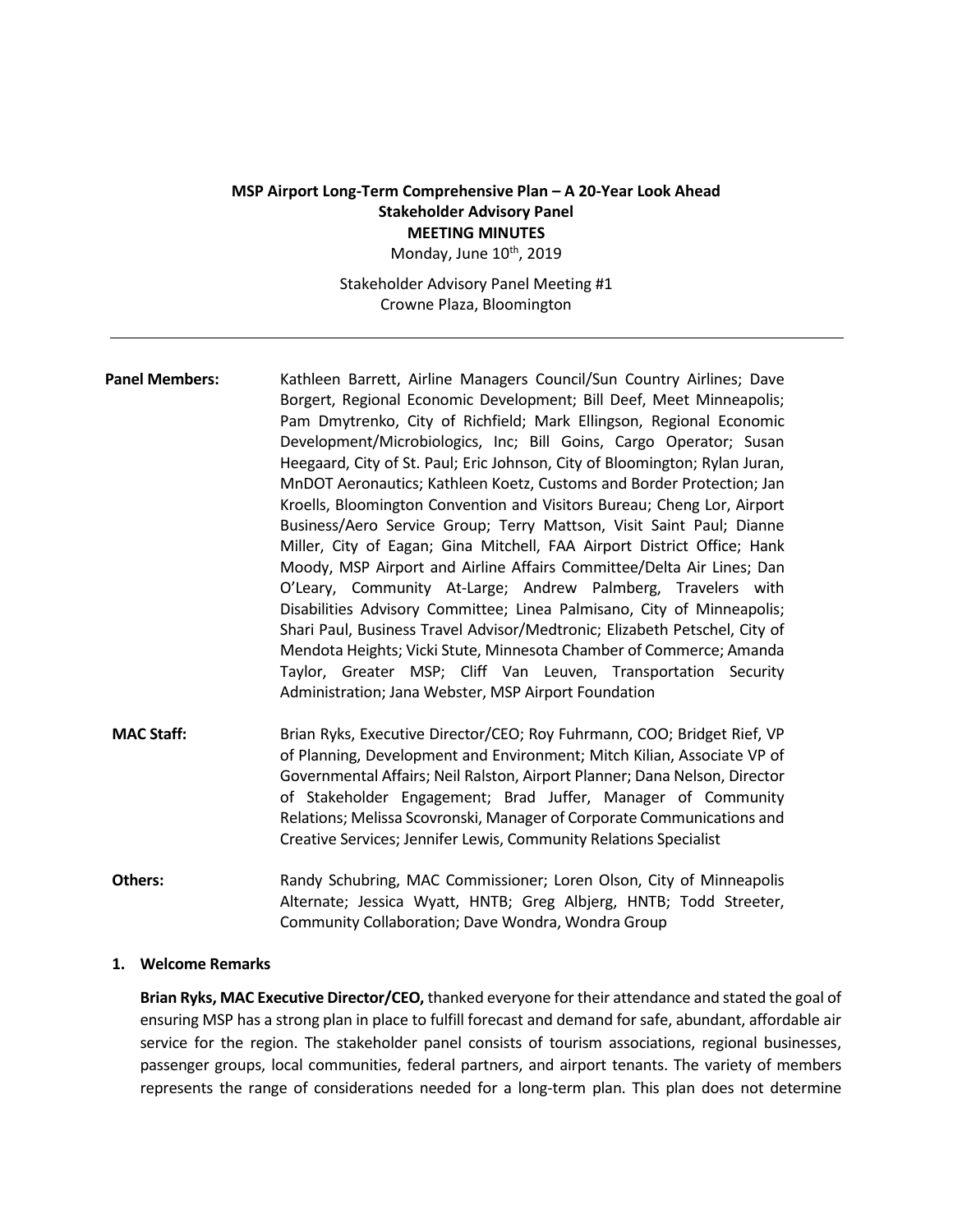mitigation eligibility or budget dollars for infrastructure but will provide a well-considered approach for improvements if and when demand warrants it.

### **2. Panel Introductions**

The Stakeholder Advisory Panel consists of 29 members from tourism associations, airport tenants, public partnerships, regional businesses, passenger groups, local communities. Each member introduced themselves and the organization they represent as stakeholders.

## **3. Key Staff and Stakeholder Engagement Program Introduction**

MAC Staff introduced themselves.

**Dana Nelson, Director of Stakeholder Engagement**, introduced the Stakeholder Engagement Program objectives. **Nelson** reviewed the MAC's legislative purpose, and explained the goal to conduct responsible and transparent planning for future airport facilities. **Nelson** reviewed the Stakeholder Engagement approach and introduced the project website to assist with planning and transparency at [http://mspairport.com/long-term-plan.](http://mspairport.com/long-term-plan)

## **4. MSP Airport Long-Term Plan Introduction**

**Neil Ralston, Airport Planner,** introduced the MSP Long-Term Plan as a tool to study facility and infrastructure needs based on a 20-year passenger demand and aircraft operations. **Ralston** reviewed the goals of the planning process as well as the steps to be taken. **Ralston** gave an overview of the three phases of the Airfield Capacity Study. He then transitioned into the forecasts for aviation activity; the objective as well as elements and scenarios that will lead to projections and five-year forecast milestones. **Ralston** then addressed the baseline condition of data and utilizing surveys and observations to pinpoint gaps.

The team presented the MSP Airport Long-Term Plan Timeline. The timeline began in Quarter 1 of 2019 and is projected to end with submittal to MetCouncil in the  $4<sup>th</sup>$  Quarter of year 2020. The present meeting takes place in the 2<sup>nd</sup> Quarter of 2019.

In response to a question, **Ralston** confirmed that this is the start of the MSP 2040 plan.

### **5. Panel Discussion**

**Dana Nelson, Director of Stakeholder Engagement**, introduced the panel discussion process and opened the conversation by asking the Panel what they thought were key issues to be addressed as we look ahead to the next 20 years at MSP.

For purposes of documenting the discussion, comments during the open conversation were divided into five topic areas: Curbside, Roadways and Public Transit; Passenger Amenities and Services; Airport Safety and Security; Air Cargo Activities; General Comments/Questions. Specific comments are provided below:

### **Curbside, Roadways, Public Transit**

- Are we running into challenges getting people in/out or to/from the airport?
- Curbside congestion and safety should be considered in the plan.
- Self-driving cars are a threat to airport revenue.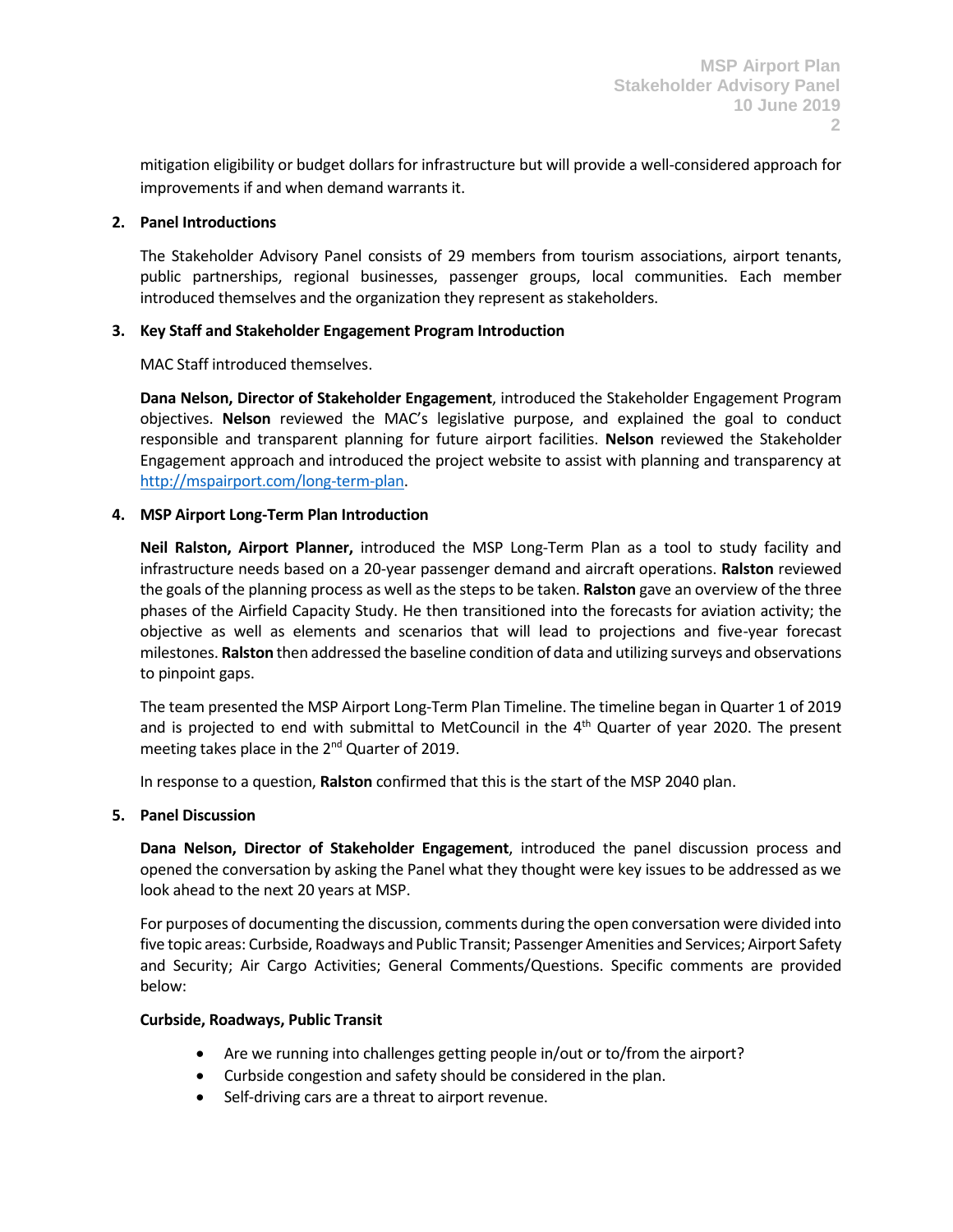- Park-and-Fly capacity is diminishing. How will the airport account for this?
- Can the airport replicate the convenience of Park-and-Fly car to door service?
- Can we identify alternate curb pickup locations?
- Public transit safety should be considered.
- Alternative transportation to and from the airport.
- Neighboring communities should work together to identify infrastructure opportunities.
- Average commute time is good, and we need to maintain that.

#### **Passenger Amenities and Services**

- Plan should consider travelers and employees with disabilities. Can the airport offer services similar to airports in Europe? Are travelers with disabilities accounted for in disaster and emergency plans?
- Common use facilities at T2 could be improved. Kiosks, bag printers, etc.
- Concessions at T2 can be improved, similar to T1.
- How can passenger amenities be upgraded to meet the needs of changing passenger demographics? Should health and pharmacy services be included to serve an aging population?
- Simple amenities for breast-feeding mothers. Ice on the other side of security.
- What is the experience like for people without Clear, Pre-Check, Delta Sky Club, etc?
- What does the aging demographic need to feel satisfied with MSP? What space considerations are needed for ambulatory passengers?
- Terminal navigation for non-English speakers.
- Is there an opportunity for short-term hotel/lodging?

### **Airport Safety and Security**

- What's the future of security technology?
- What can be done to balance security and CBP resources between the terminals?
- Gate hold rooms will be more congested due to aircraft up gauging. FIS upgrades will be needed shortly. Could FIS be consolidated to one location?
- International service is great, how do we continue that?
- TSA technology should be able to detect medical implants.

### **Air Cargo Activities**

- How do cargo hub airport constraints impact MSP?
- How does future drone deliveries impact cargo operations?
- Demand and projected demand for air cargo should be better understood.

### **General Comments/Questions**

- How do current workforce challenges impact MSP now and into the future?
- How does the airport impact the region and how does the airport impact the individual traveler?
- What technology disruptors could impact this plan?
- How do aviation technology changes impact the communities? How would RNAV departure procedures change the livability of the cities?